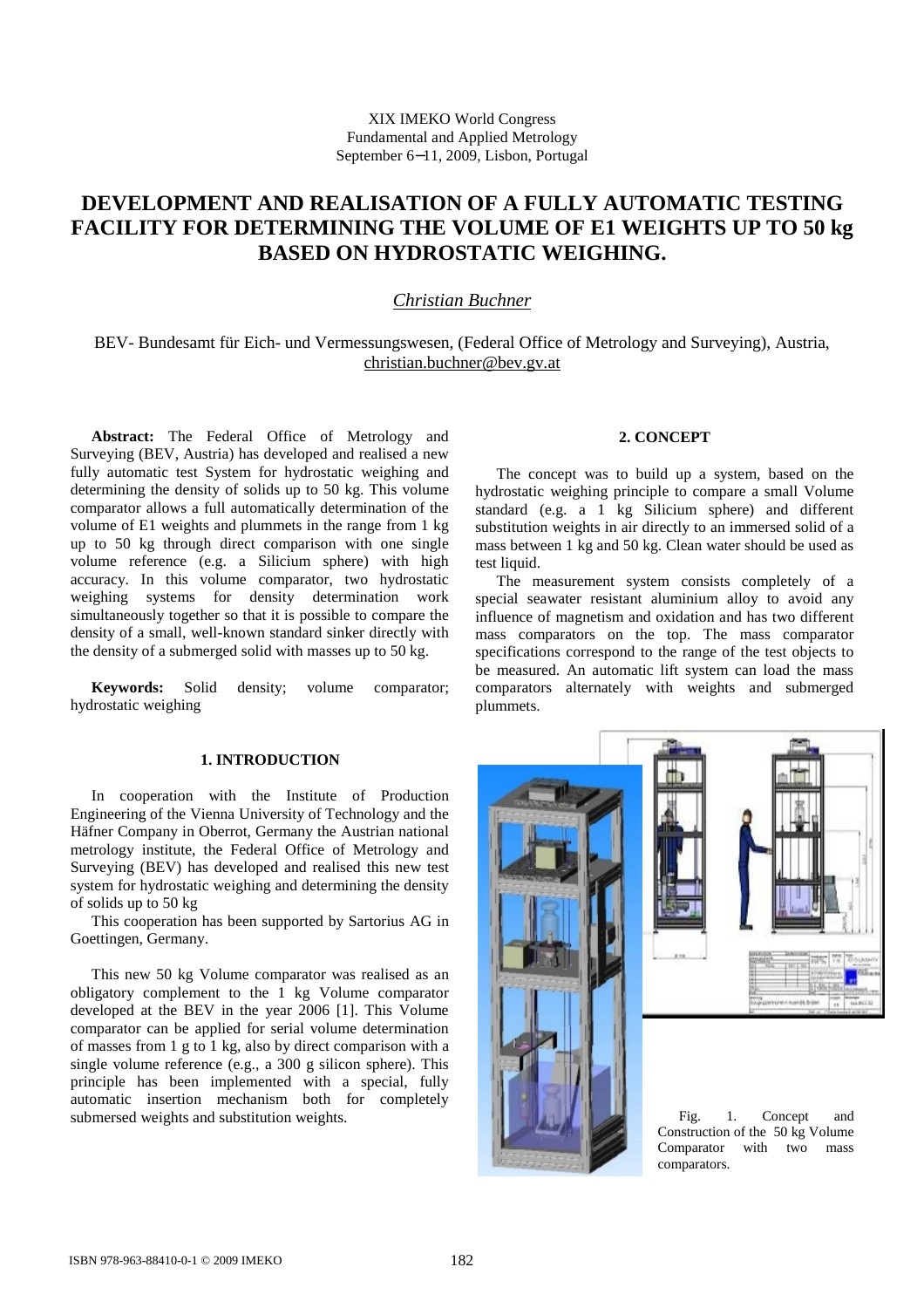#### **3. CONSTRUCTION OF THE VOLUME COMPARATOR**



Fig. 2. Realisation of the 50 kg Volume Comparator

This volume comparator allows determining consecutively the volume of E1 weights and plummets in the range from 1 kg up to 50 kg. It is a fully automatic handling system for a 60 kg mass comparator for the test weights and for a 1 kg mass comparator for the standard sinker.

In this volume comparator for big masses, two hydrostatic weighing systems for density determination work simultaneously together, in a way, that it is possible to compare directly the density of a small, well-known standard sinker (e.g. a 1kg Silicium sphere) with the density of a submerged solid with masses up to 50 kg. This means that with two load alternators for substitution weights and two load alternators for the plummets, the density of the transfer- liquid on one side and the density of a submerged solid on the other side can be determined hydrostatically, via direct comparison with a submerged standard plummet, a mass standard in air and an applied weight also in the liquid. The determination of the liquid density is carried out steadily before and after each volume measurement. This is implemented with a newly developed, fully automatic insertion mechanism both for completely submersed weights and the substitution weights in air.

The entire control system as well as all electronic components is housed in a control cabinet. The system is controlled by a computer, which is also used to evaluate the data. In order to determine environmental parameters the unit has sensors for air pressure, humidity and air temperature. A number of additional sensors are provided in order to exclude errors in the measuring process.



Fig. 3. Load alternator and suspension system for the test weight in the liquid tank; on the left the measurement chamber for the liquid density determination can be seen

So it is possible to determine the density and accordingly the volume of big masses with high precision.

The mass comparators used are the well-tried modified Sartorius CWZ1005 with a possible dead load of up to 400g and a maximum load is 1 kg with a resolution of 10 µg and a CCE60K3 balance and a maximum load is 60 kg with a resolution of 1g

For both, the substitution weights and the test weights a position below the mass comparator was chosen. This eliminates off-center loading problems on the weigh cell.

Due to these Comparators and the hydrostatic weighing principle the BEV is able to carry out serial volume determination of masses from 1 g to 50 kg through direct comparison with a single volume reference (e.g. a Silicium sphere).

#### **4. FUNCTIONALITY AND PROCEDURE OF THE VOLUME COMPARATOR**

During the measurements, the individual objects and the applied substitution weights can be raised and lowered using lifting rods that are moved pneumatically. This places and replaces the mass on the suspension system of the mass comparator. Except the test weight that is moved by an electrical axis; so it is possible to use it as a lift for bringing in the weights (especially the heavy ones) very easily (see Fig. 6).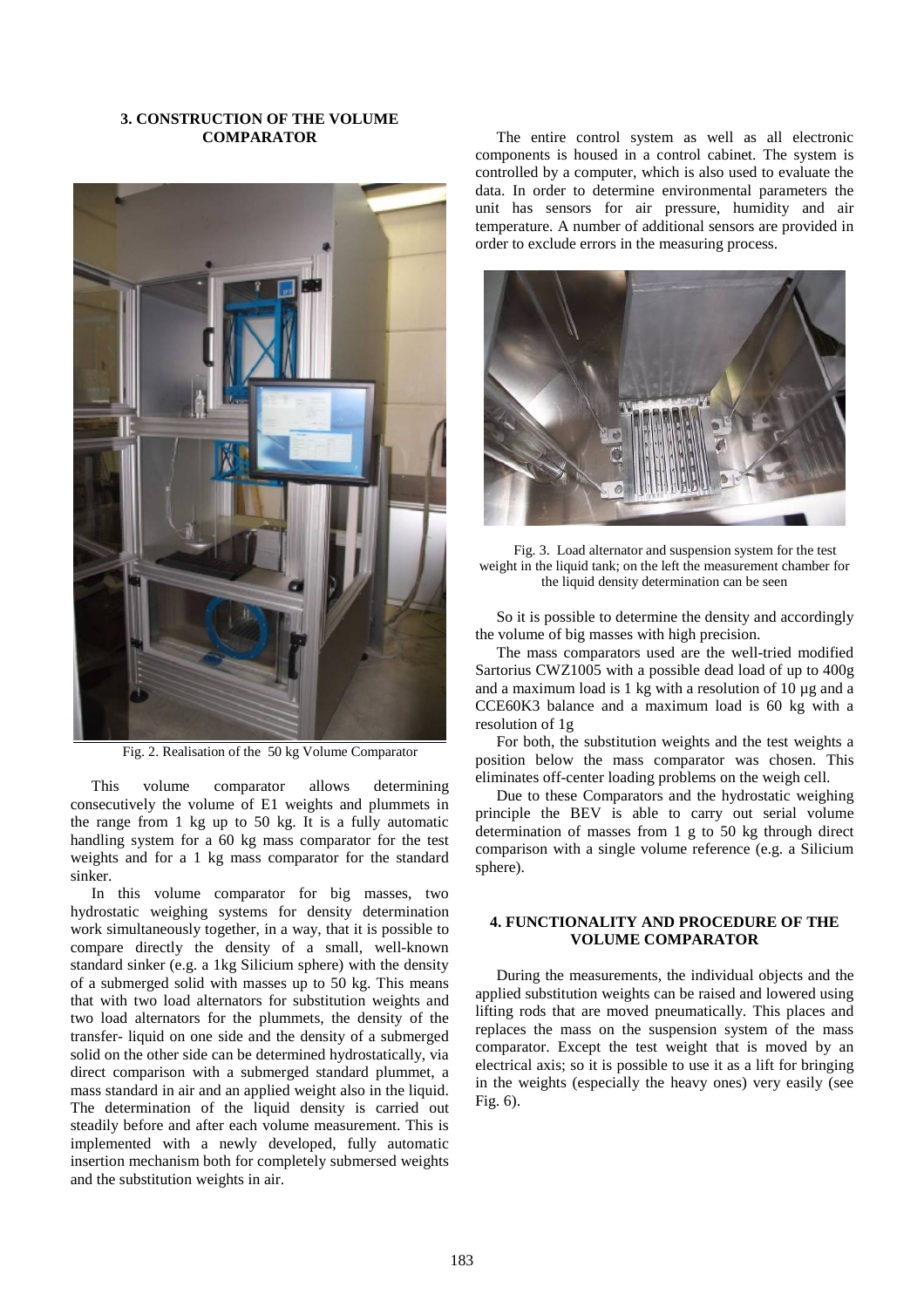



Fig. 4. Load alternators and suspension system for the substitution weights in air; on the left the substitution weight for the Standard sphere, in the middle (empty) suspension system and the Load alternator for the test weight

The temperature of the measuring liquid is monitored by up to nine high-precision sensors (25  $\Box$  and 100  $\Box$  standard platinum-resistant thermometers (SPRT) in compliance with ITS 90). Therefore it is possible to assess the thermal layering in the measuring vessel with a volume of approx. 200 litres. Between the measurements a stirrer guarantees a continuous rearrangement of the liquid and furthermore it is possible to connect a thermostat. The experience shows that under stabilised environment conditions (e.g. a good air conditioned laboratory) it is not necessary to use a thermostatic bath due to the big volume of the measuring vessel. The end of the disturbance of thermal balance and destabilisation of the bath after bringing in big masses can be monitored over the density stability.





Fig. 5 and 6: Load alternator for bringing in a 10 kg test weight in the liquid tank; on the left there is the measurement chamber for the liquid density determination also with the load alternator; the red wires shows the platinum resistance sensors for the temperature measurement in the chamber of the liquid density measurement and these of the liquid tank

After bringing in the weights, it is necessary to pause over a specific period of time for an approximately acclimation. Following there is carried out automatically a series of liquid density determination combined with phases of stirring and stabilisation and the measurement starts automatically when the density of the liquid reaches a stable value. The range for this value is default. The experience shows if this changing in water density is better than  $1.10^{-5}$  $\text{kg/m}^3$  it gives a small standard deviations in the volume measurement. So it is guaranteed to have a stable liquid and an acclimatised weight for the volume determination.

To avoid a influence of the weighing value due to the changing of the meniscus and further a changing of buoyancy while lifting the test weights or plummets with these big lift system, a special sinker was implemented to compensate for the surface motion caused by form the lift movement.

Fig. 7.; the sinker to compensate the liquid surface motion caused by the movement of the lift in the foreground



The software assists the operator in the preparation and execution of the measurements. In addition to the fully automatic measurement program, operators have the option of performing individual steps separately (single-step mode). In addition, the program shows the operator all the measurement data from the sensors in real time as well as the current progress of the measurement.

To prepare the volume determination it is necessary to measure the weights in air. This is carried out separately (e.g. on the handling system for big masses of the BEV [2]). The software's user interface prompts the operator to prepare the measurement inserting the reference weights, the test